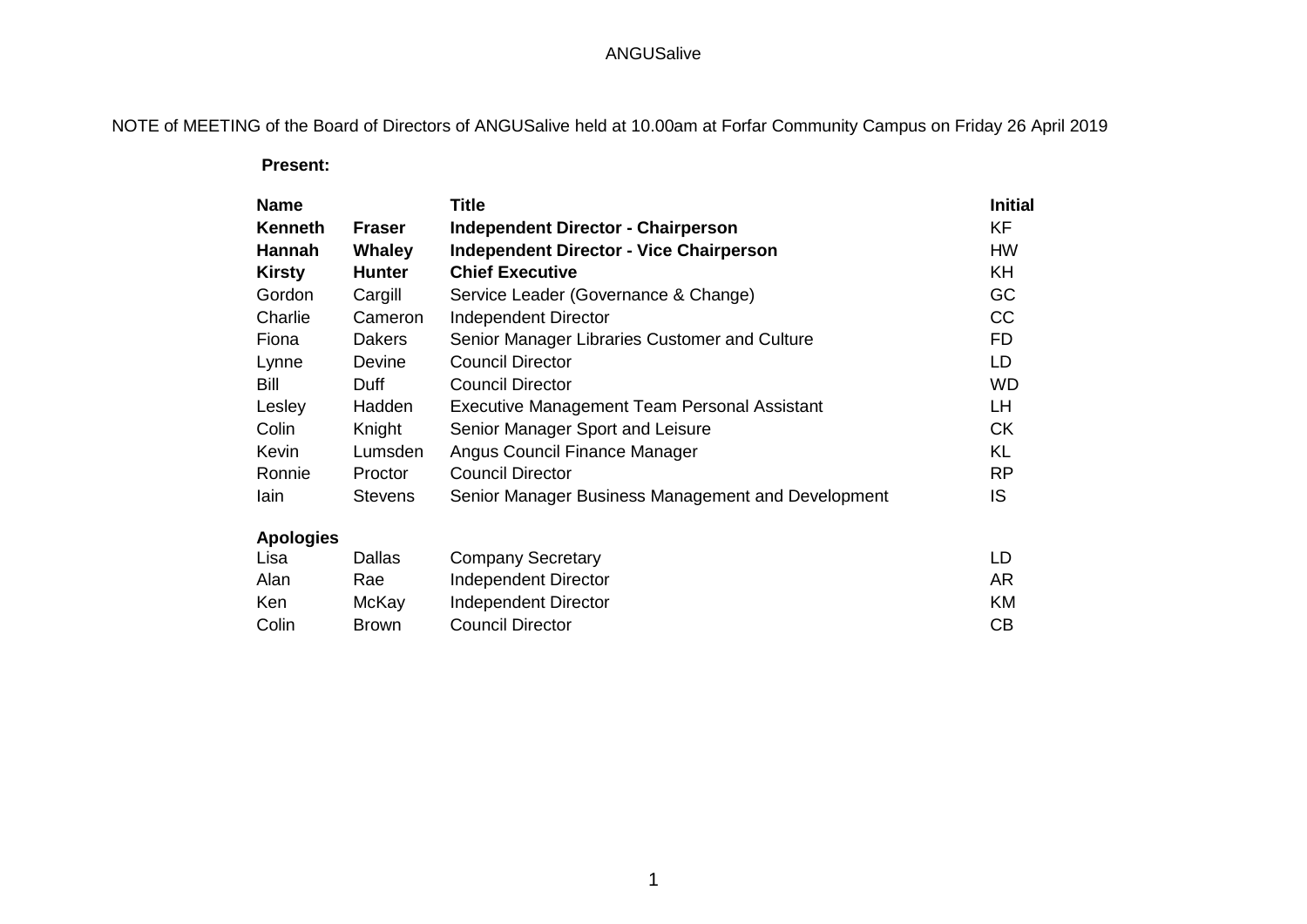| Item No | <b>Note</b>                                                                                                                                                                                                                                                                                                             |
|---------|-------------------------------------------------------------------------------------------------------------------------------------------------------------------------------------------------------------------------------------------------------------------------------------------------------------------------|
| 1.      | <b>Welcome &amp; Apologies</b>                                                                                                                                                                                                                                                                                          |
|         | KF welcomed everyone to the meeting.                                                                                                                                                                                                                                                                                    |
|         | Presentation on new website from Cameron Kellow, Marketing & Events Manager.                                                                                                                                                                                                                                            |
|         | Apologies: Lisa Dallas, Colin Brown, Ken McKay, Alan Rae                                                                                                                                                                                                                                                                |
| 2.      | <b>Declarations of Interest</b>                                                                                                                                                                                                                                                                                         |
|         | Directors were asked to consider whether they had any declarations of interest in relation to any item on the agenda<br>for the meeting. No declarations were made.                                                                                                                                                     |
| 3.      | Minutes of Meeting on Friday 22 February 2019                                                                                                                                                                                                                                                                           |
|         | The Directors approved the minutes of the above meeting.                                                                                                                                                                                                                                                                |
|         | Proposed as accurate by HW and seconded by BD                                                                                                                                                                                                                                                                           |
| 4.      | Matters arising from the Minute of Meeting Friday 22 February 2019                                                                                                                                                                                                                                                      |
|         | <b>Gender Pay Gap</b><br>Agreed offline – submission to Gov. UK and corporate version of the report was uploaded to Website. In terms of the<br>ANGUSalive Gender Pay Gap is in the opposite direction of most companies, interesting to note.                                                                          |
|         | <b>Pricing Policy</b><br>New charges started on 1 April 2019. KH advised there is a change to IT Training Charges. No dual<br>concession/standard rates are permitted by ITA administrators so ECDL Core & CSCS will all be £200 and ECDL<br>Advanced will be £100 per module. Upfront costs are still being recovered. |
|         | <b>Digital Road Map</b><br>Legend Online Services including booking for classes will go live early May 2019. Full invoicing from Legend<br>commenced on Monday 22 April 2019. Further phases - membership / room bookings.                                                                                              |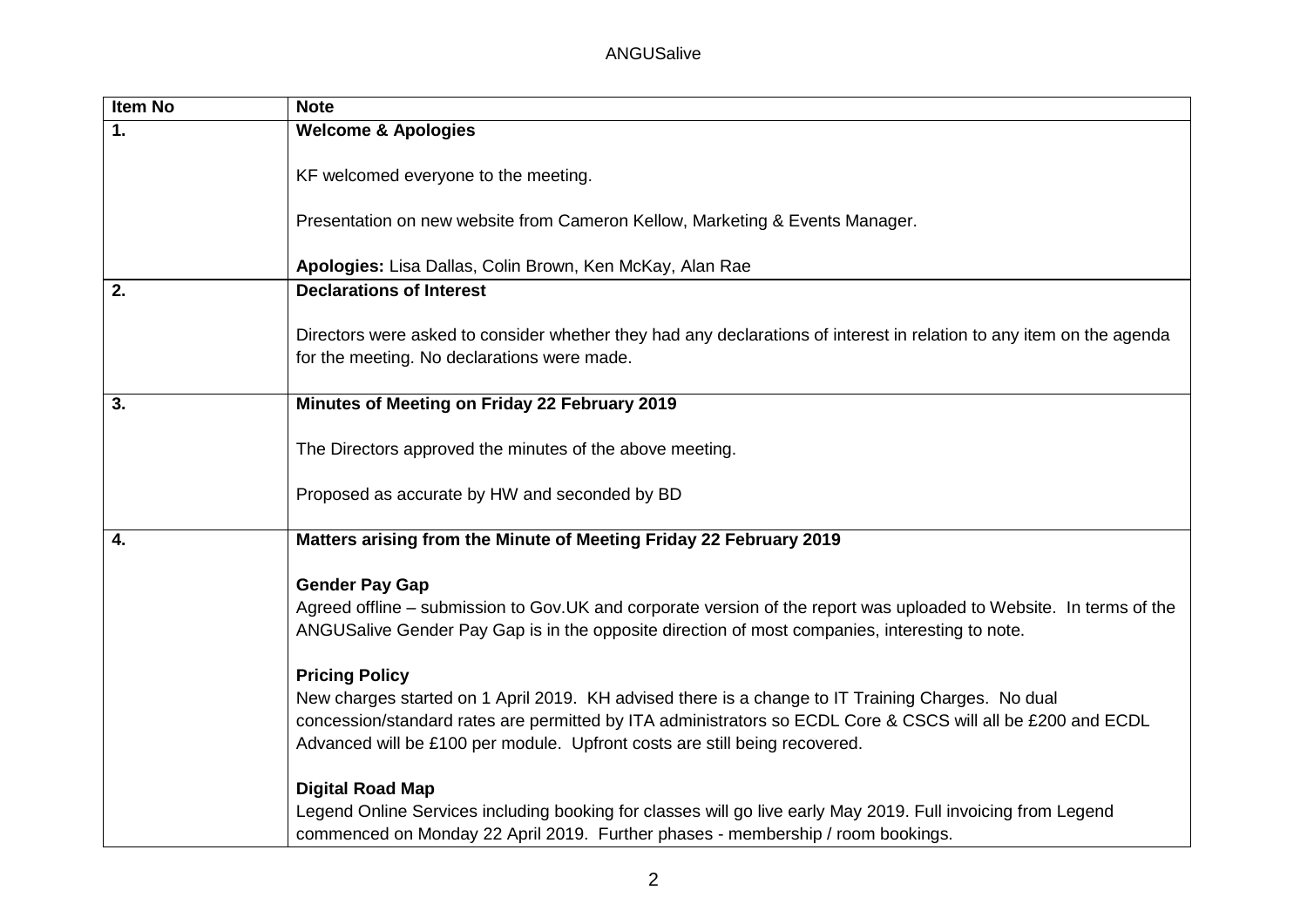|                  | Kronos go live is targeted for 1 June, reasons for delays due to complex testing, annual leave of project managers<br>from both ANGUSalive and Kronos, and sickness absence.                                                                                                                                                                 |
|------------------|----------------------------------------------------------------------------------------------------------------------------------------------------------------------------------------------------------------------------------------------------------------------------------------------------------------------------------------------|
| $\overline{5}$ . | <b>Chair Update</b>                                                                                                                                                                                                                                                                                                                          |
|                  | Leisure & Culture Dundee / ANGUSalive Meeting<br>Board agreed to start discussions with Dundee Leisure & Culture.                                                                                                                                                                                                                            |
|                  | KH, KF, HW informally met with Leisure & Culture Dundee on 22 April 2019 to share their insight about the operational<br>matters and their vision for the future.                                                                                                                                                                            |
|                  | The Board agreed that a letter would be sent to Leisure & Culture Dundee, welcoming the opportunity to explore<br>opportunities where both organisations could work together for mutual benefit and asking that they share the request<br>with their board for consideration.                                                                |
|                  | Letter issued to Leisure & Culture Dundee to be shared with the Board.                                                                                                                                                                                                                                                                       |
|                  | <b>Strategic Plan</b><br>KH to investigate external support. KH to provide the Board with a full updated at the Board meeting.                                                                                                                                                                                                               |
|                  | <b>Annual Report</b>                                                                                                                                                                                                                                                                                                                         |
|                  | The annual report for 2017/18 is now available on our website and will be shared with key partners and stakeholders.<br>Printed copies have been issued to the Board and each ANGUSalive site.                                                                                                                                               |
|                  | KH advised the annual report details the fantastic work carried out across the entire organisation and demonstrates<br>the hard work and dedication of the ANGUSalive teams to meet charitable objectives for the people of Angus.                                                                                                           |
|                  | KH highlighted that in 2017/18 ANGUSalive made an operational surplus and stressed it is really important for the<br>charity to have an operational surplus to ensure it can continue to invest in equipment and facilities to ensure the<br>people of Angus will want to use these facilities and they will be of the standard they expect. |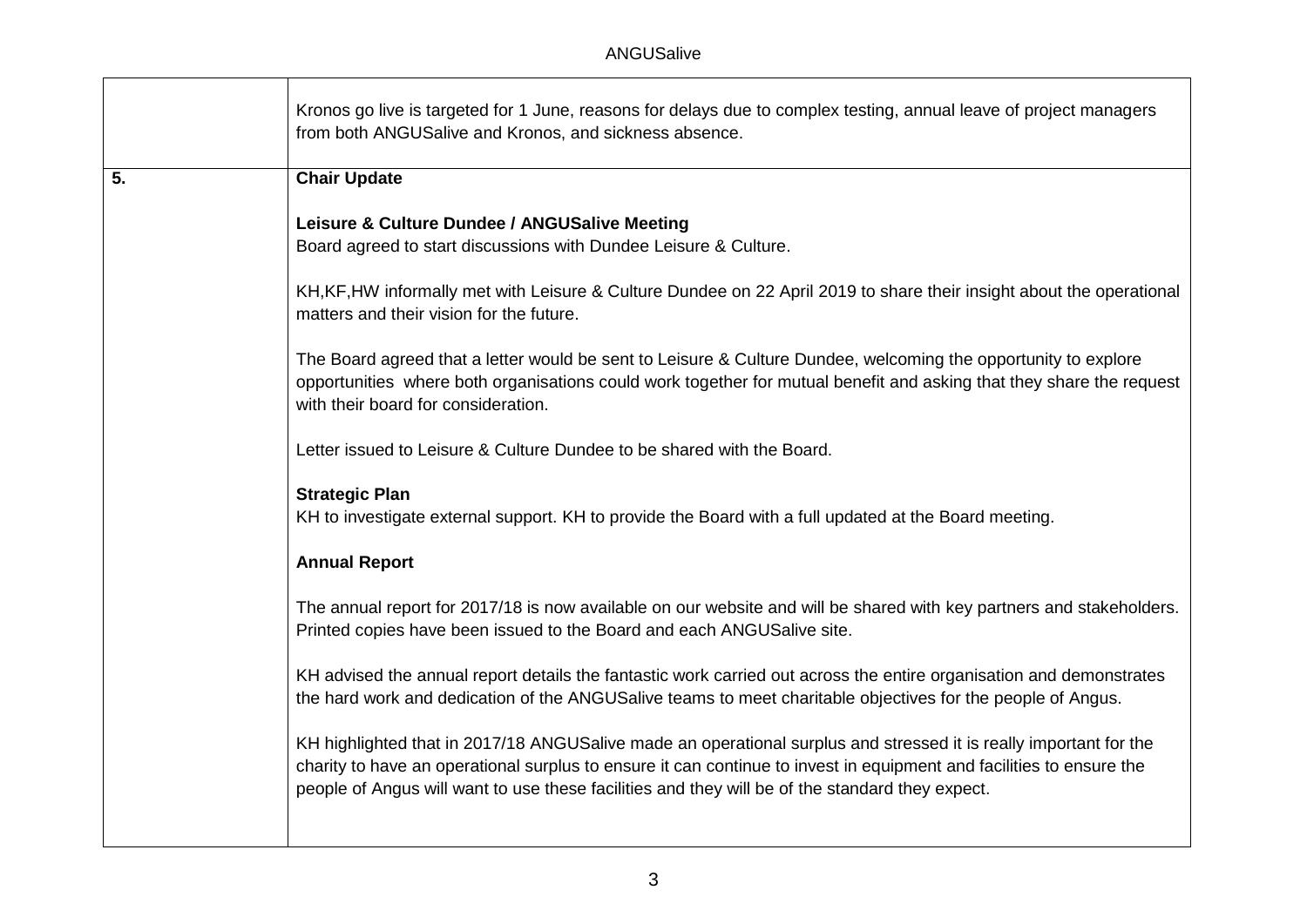|    | KL confirmed that the pensions deficit inherited by AngusAlive is underwritten by Angus Council and KH & KL were                                                                                                         |
|----|--------------------------------------------------------------------------------------------------------------------------------------------------------------------------------------------------------------------------|
|    | determine the wording of this detailed in the original contract documents                                                                                                                                                |
|    |                                                                                                                                                                                                                          |
|    | <b>Company Secretary</b>                                                                                                                                                                                                 |
|    | KH to look at replacement arrangements for Company Secretary following the resignation of LD. The board wished to                                                                                                        |
|    | record its thanks and appreciation for the high quality services provided by LD.                                                                                                                                         |
|    |                                                                                                                                                                                                                          |
|    | Colleagues in Legal & Democratic Services have advised as ANGUSalive is a Limited Company it is not necessary                                                                                                            |
|    | to have a company secretary at all times however the Articles of Association states we do. Legal & Democratic                                                                                                            |
|    | Services will liaise with head of legal to review the Articles of Association and the Trust's Position. External legal                                                                                                   |
|    | advisors my need to be appointed to take this matter forward.                                                                                                                                                            |
|    |                                                                                                                                                                                                                          |
| 6. | <b>Chief Executive Update</b>                                                                                                                                                                                            |
|    |                                                                                                                                                                                                                          |
|    | <b>Client Representation</b>                                                                                                                                                                                             |
|    | Letter received from Chief Executive of Angus Council confirming Gordon Cargill as new client. KH welcomed GC in                                                                                                         |
|    | this role.                                                                                                                                                                                                               |
|    |                                                                                                                                                                                                                          |
|    | <b>Community Leisure Scotland</b>                                                                                                                                                                                        |
|    | KH confirmed her appointment to the Community Leisure Scotland Executive Board for a further year.                                                                                                                       |
|    |                                                                                                                                                                                                                          |
|    | <b>Alliance Leisure</b>                                                                                                                                                                                                  |
|    | Visits from TA6 (20 March) and Alliance Leisure were held on 10 April. Currently in the last stages of finalising initial                                                                                                |
|    | Marketing & Loyalty Campaign for summer with TA6. TA6 have provided proposal with menu of choices for                                                                                                                    |
|    | consideration, reviewed and requested changes so being updated.                                                                                                                                                          |
|    |                                                                                                                                                                                                                          |
|    | Alliance Leisure went to Montrose Sports Centre, Arbroath Sports Centre, Saltire Sports Centre, Arbroath<br>Community Centre, Carnoustie Sports Centre and have worked up proposals which will provide opportunities for |
|    | increased income generation.                                                                                                                                                                                             |
|    |                                                                                                                                                                                                                          |
|    | A progress report to be tabled at the next Board meeting on 28 June 2019.                                                                                                                                                |
|    |                                                                                                                                                                                                                          |
|    |                                                                                                                                                                                                                          |
|    | <b>Head Office Plans</b><br>There will be a change to the office space due to D&A College leasing the unoccupied are of William Wallace.                                                                                 |
|    |                                                                                                                                                                                                                          |
|    | <b>New electric vans</b>                                                                                                                                                                                                 |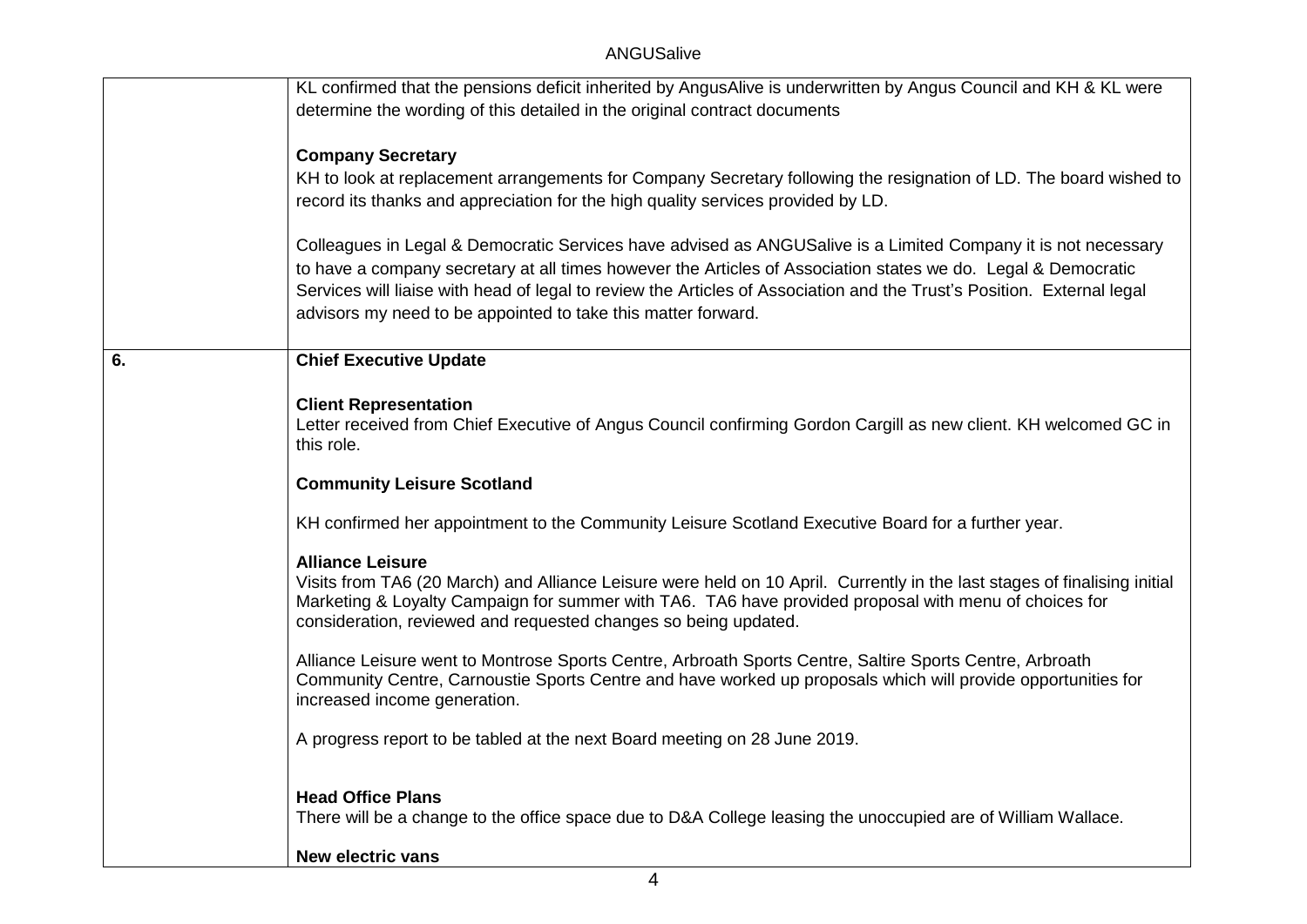Funding was secured from Transport Scotland funding was secured and 2 Vans are now on the road with the vehicles they replaced decommissioned. A bid in for electric charging point at Monikie as part of next round of funding for charging.

#### **Angus Tourism Framework launch**

KH highlighted that the new Angus Tourism Framework launched at Hospitalfield on 24 April. IS has been a member of the steering group to help formulate the framework.

#### **New Mobile Library vans update**

- Van 1 has been named "Isla" and have arrived in Angus
- Van 2 has been named "Glen" and is due to arrive mid May
- The service launch date is planned for Glen Isla (Peel Farm and the PS) on Friday 21 June 2019

#### **Get it Loud in Libraries**

Glasgow post-punk band "The Ninth Wave" are performing in Carnoustie Library on Saturday 4 May 2019 at 8.00pm as part of Get it Loud in Libraries.

Get it Loud in Libraries (GiLiL) is a programme funded by The Scottish Library and Information Council (SLIC) to bring live music to libraries and engage with young people in the community. It gives young people, who love music, the chance to get involved in the event and enjoy the music of breakthrough artists in a local library, at low cost and in a safe environment. GiLiL has delivered concerts in libraries across the UK and is currently programming concerts in Scotland.

### **Discovering Ancient Egypt Preview Night, Montrose Museum, Friday 7 June 2019 6:30pm – 8:30pm**

- Through the intriguing stories of an archaeologist, an astronomer and an artist, Discovering Ancient Egypt brings to life the contribution Scotland has made to Egyptology and our understanding of life in Ancient Egypt.
- Bringing together fascinating objects and hidden stories from the collections of National Museums Scotland and Montrose Museum, this exhibition uncovers how ancient Egypt captivated Scotland over 200 years ago, as it still does today.
- Discovering Ancient Egypt is a National Museums Scotland touring exhibition. It is supported by the National Lottery Heritage Fund.
- Invitations will be sent in May 2019.

### **ANGUSalive Sports Awards 2018**

- Successful ceremony held at Reid Hall, Forfar on Friday 8 March 2019
- Thanks to Board members who attended and we hope you enjoyed your evening
- Positive press and Social Media coverage/interaction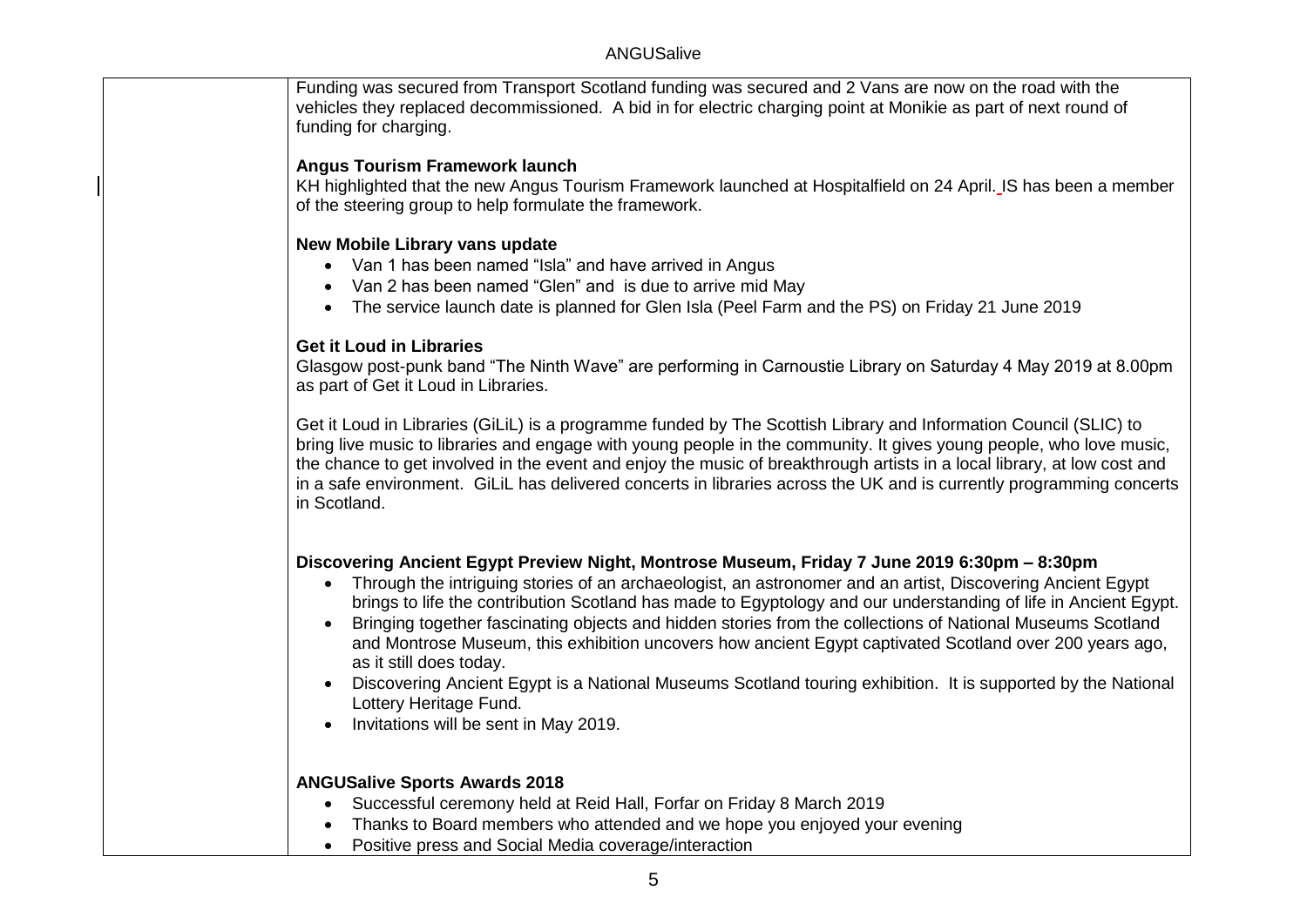|    | • Feedback has now been received and reviewed – mainly positive with some aspects to be considered for<br>improvement/development going forward<br>Thanks to the team from across ANGUSalive who make this event happen especially Scott Nicoll, Laura<br>Smith and Jordan Young who lead the planning and organisation of this ceremony.<br>Date for ANGUSalive Sports Awards 2019 is Friday 13 March 2020                                                                                                                                                                          |
|----|--------------------------------------------------------------------------------------------------------------------------------------------------------------------------------------------------------------------------------------------------------------------------------------------------------------------------------------------------------------------------------------------------------------------------------------------------------------------------------------------------------------------------------------------------------------------------------------|
| 7. | <b>Finance &amp; Audit Sub Committee Information Report</b>                                                                                                                                                                                                                                                                                                                                                                                                                                                                                                                          |
|    | The Board of the Finance and Audit Sub Committee approved the minute of the meeting held on Friday 22 February<br>2019, agreed by BD and seconded by CC                                                                                                                                                                                                                                                                                                                                                                                                                              |
|    | The Full Board noted the Sub Committee were presented with the corporation tax returns for signature and<br>submission and this was completed following the meeting held on Friday 22 February and reports tabled at the<br>Finance and Audit Sub Committee meeting held on Friday 22 February can be found on SharePoint for reference.                                                                                                                                                                                                                                             |
|    | HW highlighted the sub-committee noted the audit planning process used to develop the annual internal audit plan<br>and approved the proposed audit plan for 2019-20, the discharge of which will be reported to subsequent Finance<br>and Audit Sub Committee meetings.                                                                                                                                                                                                                                                                                                             |
|    | KL highlighted that the banking facilities (credit limits to allow BACS payment runs to be processed) were due for<br>their annual renewal and letters would be supplied by the bank shortly that would require signature at the Board<br>meeting on 26 April 2019 however the bank have not yet supplied these. The Board agreed once the letters were<br>received these would be signed outwith of meeting.                                                                                                                                                                        |
| 8. | 05_19_Angus Council Review of Terms & Conditions                                                                                                                                                                                                                                                                                                                                                                                                                                                                                                                                     |
|    | The Board noted the review of Employees terms and conditions currently being consulted on by Angus Council and<br>that ANGUSalive's position differs from Angus Council.                                                                                                                                                                                                                                                                                                                                                                                                             |
|    | SF provided an update on the legal status position with regards to aligning the terms and conditions for both<br>organisations. SF advised external legal advice had now been confirmed and that any changes made to pay-related<br>terms and conditions in either organisation could have an impact in relation to equal pay comparisons. It is therefore<br>necessary to ensure that any such changes are implemented in both organisations simultaneously. In future pay<br>related proposals will be developed jointly and consultation and implementation will be simultaneous. |
|    | The Board considered the proposals outlined and requested a subsequent paper is tabled at the next Board meeting.                                                                                                                                                                                                                                                                                                                                                                                                                                                                    |
|    | The Board requested a Memorandum of Understanding is provided between ANGUSalive and Angus Council.                                                                                                                                                                                                                                                                                                                                                                                                                                                                                  |
|    | Risk to be added to the register.                                                                                                                                                                                                                                                                                                                                                                                                                                                                                                                                                    |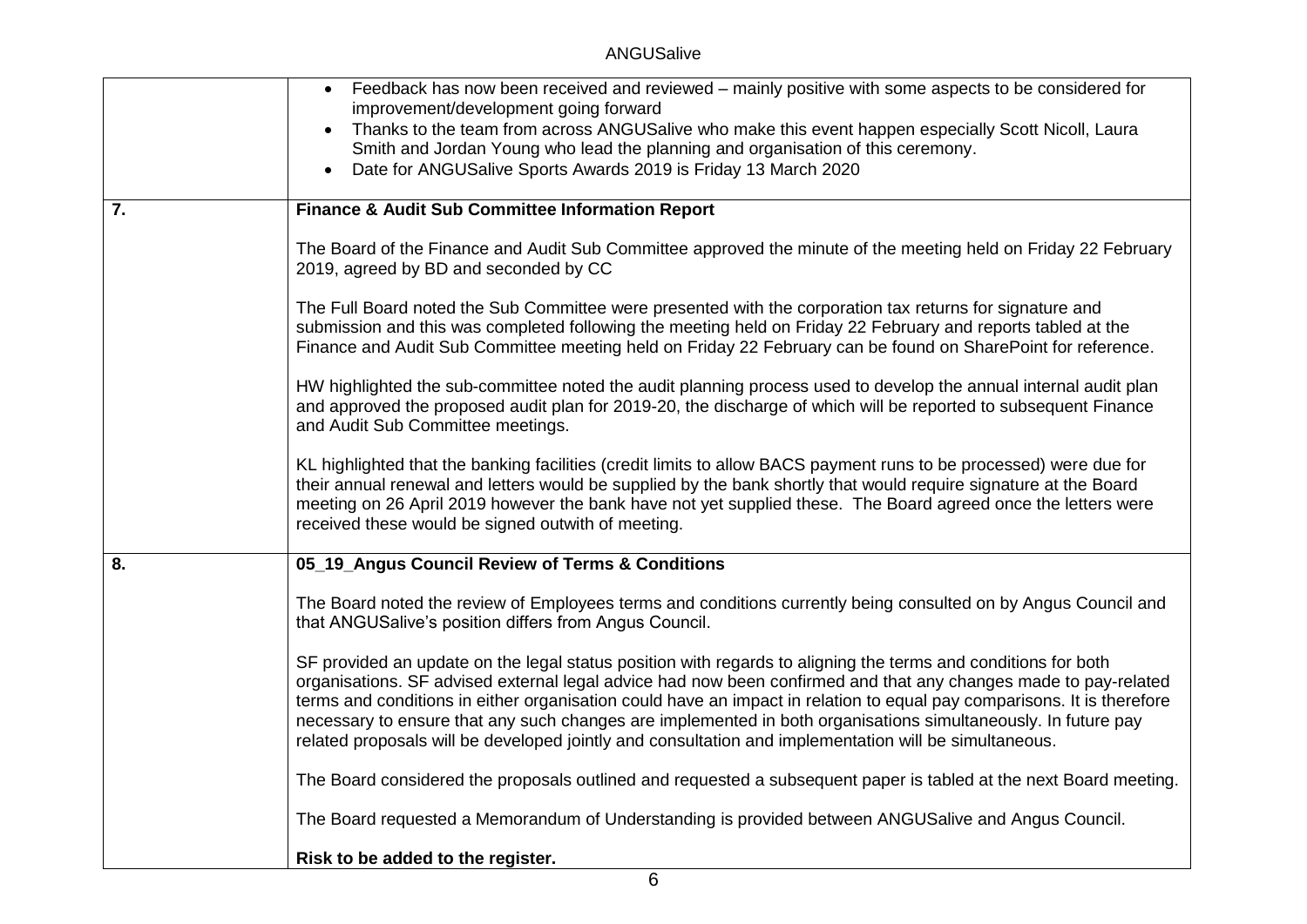ANGUSalive

| 9.  | 06_19_Risk Register Overview                                                                                                                                                                                                                                                                                                                                             |
|-----|--------------------------------------------------------------------------------------------------------------------------------------------------------------------------------------------------------------------------------------------------------------------------------------------------------------------------------------------------------------------------|
|     | The Board noted the content of the report and the abstracts of changes to the risk register.                                                                                                                                                                                                                                                                             |
|     | KH advised Alan Rae provided off line comment.                                                                                                                                                                                                                                                                                                                           |
|     | Risk 9 - legal and relates to the AA copyright policy. All organisations, whether commercial, governmental,<br>academic, voluntary etc. make increasing use of other people's materials (images, text, video etc.) especially as an<br>organisation's digital footprint increases. Copyright infringement may well cause both financial and reputational loss.           |
| 10. | 07_19_ANGUSalive Move More                                                                                                                                                                                                                                                                                                                                               |
|     | The Board noted the recent actions and current position and identified future actions.                                                                                                                                                                                                                                                                                   |
|     | Move More ANGUSalive is designed to help people receive information, support and access to appropriate physical<br>activities at a suitable venue and time for them. Move More ANGUSalive will offer a range of opportunities to support<br>anyone affected by cancer to become more physically active.                                                                  |
|     | A Steering Group for the programme was formed and met for the first time in February 2019 and will continue to<br>meet on a quarterly basis. The group includes representation from Macmillan Cancer Support, the NHS and Paths<br>for All. Key ANGUSalive personnel including a board director attend and there is also a patient representative. - April<br>2019 held. |
|     | The board asked how the success of this project is to be measured and reported and highlighted this detail is<br>important for future audit purposes.                                                                                                                                                                                                                    |
| 11. | 08_19_Annual Report 2017/18                                                                                                                                                                                                                                                                                                                                              |
|     | The Board noted the ANGUSalive corporate Annual Report for 2017/18 and that the ANGUSalive Corporate Annual<br>Report for 2017/18 was tabled at the Angus Council's Scrutiny & Audit Committee on 23 April 2019.                                                                                                                                                         |
|     | The Board also noted the ANGUSalive Annual Report for 2018/19 was submitted to Angus Council's Scrutiny & Audit<br>Committee and was lodged with Office of the Scottish Charity Regulator (OSCR)/ Companies House along with the<br>corporate Annual Report for 2018/19.                                                                                                 |
|     | 09_19_ Renewal & Repair Fund Provisional Contribution - 2018/19                                                                                                                                                                                                                                                                                                          |
|     | The Board approved the continuation of the budgeted base level contribution and the making of the base level of<br>contribution to be applied to the equipment element of the Fund.                                                                                                                                                                                      |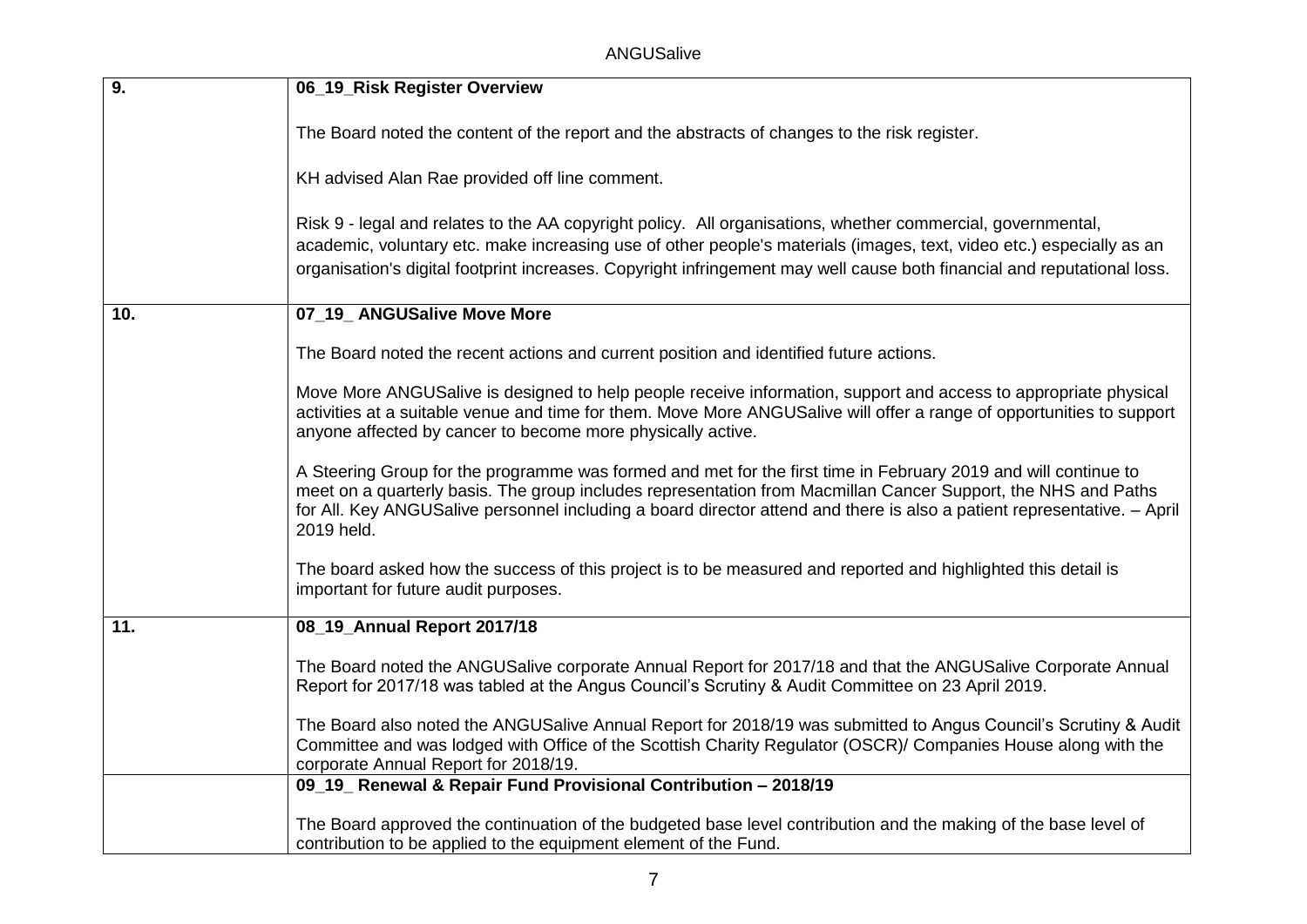|     | The Board determined on a provisional basis the use of the remaining balance of the projected net income and<br>approved the making of the necessary accounting entries in the draft accounts of ANGUSalive.                                                                                                                                                                               |
|-----|--------------------------------------------------------------------------------------------------------------------------------------------------------------------------------------------------------------------------------------------------------------------------------------------------------------------------------------------------------------------------------------------|
|     | The Board noted equivalent entries would be made in the draft accounts of Angus Council and recommendations will<br>be presented to the Board at a future meeting to secure approval for use of R&R Fund resources in 2019/20.                                                                                                                                                             |
| 12. | <b>Policy &amp; Corporate Documents</b>                                                                                                                                                                                                                                                                                                                                                    |
|     | <b>Excess Travel</b>                                                                                                                                                                                                                                                                                                                                                                       |
|     | ANGUSalive proposed change to the current process of Excess Mileage payment to pay upfront. This proposed<br>change is essentially applying the arrangements already in place with Angus Council.                                                                                                                                                                                          |
|     | At the Consultative and Safety meeting held on Wednesday 24 April Unison and GMB advised they would not be<br>approving the amendments to the policy on the basis of the £5 and £1 conditions. They also noted their reservations<br>about people being paid for mileage they haven't yet incurred. They advised that ANGUSalive could decide to<br>impose this.                           |
|     | As this is a change to the process and not a change to the policy there is no issue on approving the policy<br>amendment.                                                                                                                                                                                                                                                                  |
|     | The Board agreed the process change within the Policy.                                                                                                                                                                                                                                                                                                                                     |
| 13. | Any other competent business                                                                                                                                                                                                                                                                                                                                                               |
|     | <b>Increase to Board Membership</b>                                                                                                                                                                                                                                                                                                                                                        |
|     | A discussion took place with respect to improving the resilience of the board in terms of achieving quorate at Full<br>Board and sub-committee meetings and asked CG to progress this matter.                                                                                                                                                                                              |
|     | CG advised that legal colleagues have stressed that they are acting for Angus Council in this matter. Provided there<br>is agreement between ANGUSalive and Angus Council it would be appropriate for Angus Council colleagues to deal<br>with all the legal work. However if there is any sort of conflict/disagreement then ANGUSalive would require to<br>instruct their own solicitor. |
|     | To increase Board seats a special resolution to amend the articles of association is required.                                                                                                                                                                                                                                                                                             |
|     | The ANGUSalive Board are required to prepare a report for Angus Council explaining the reasons why there is a<br>requirement to increase the number of independent trustees on the board, in advance of an presenting a proposal                                                                                                                                                           |